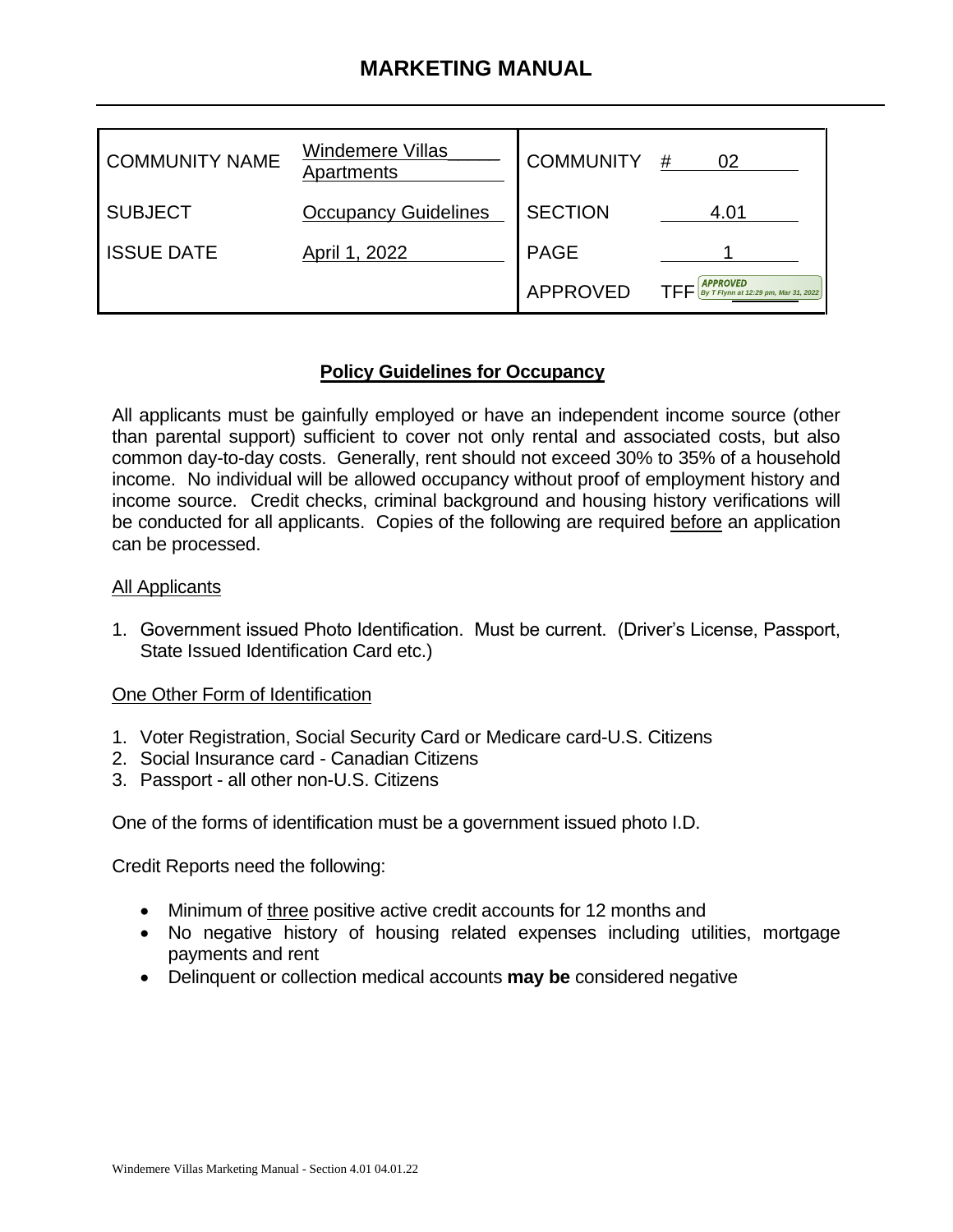# **MARKETING MANUAL**

| <b>COMMUNITY NAME</b> | <b>Windemere Villas</b><br>Apartments | <b>COMMUNITY</b> | #<br>02                                                 |
|-----------------------|---------------------------------------|------------------|---------------------------------------------------------|
| <b>SUBJECT</b>        | <b>Occupancy Guidelines</b>           | <b>SECTION</b>   | 4.01                                                    |
| <b>ISSUE DATE</b>     | April 1, 2022                         | <b>PAGE</b>      |                                                         |
|                       |                                       | <b>APPROVED</b>  | <b>APPROVED</b><br>By T Flynn at 12:29 pm, Mar 31, 2022 |



### **WINDEMERE VILLAS APARTMENTS A 55 AND OLDER COMMUNITY**

**RESIDENT SELECTION POLICY**

**ADOPTED MARCH 31, 2022**

#### **WE DO BUSINESS IN ACCORDANCE WITH THE FEDERAL FAIR HOUSING LAW**

It is illegal to discriminate against any person because of RACE, COLOR, RELIGION, SEX, HANDICAP or NATIONAL ORIGIN. Pursuant to the Fair Housing Act , the community is 55 and over housing and requires at least one member of each resident household to be at least 55 years of age or older, and no one in an eligible household can be younger than 40.

- 1. Two years or more good rental history (or home ownership) will be verified.
- 2. If relying on employment income, you must be continuously employed six months or more at the same **local** job. If moving to the area, local employment must be verified. The income must be wage or salary. Tips, commissions or bonuses should not be included unless the employer can verify the income.
- 3. Income from sources other than employment (i.e. interest income, financial assets, social security, pension, or self-employment income) shall be verified. Sufficient third-party documentation is required.
- 4. Net income should be three times the market rent. Available liquid assets should be a minimum of 10 times monthly rent.
- 5. Good credit must be established including acceptable Equifax/FICO Score of 660 or higher or other credit rating. Any history of failure to pay legal obligations such as child support, alimony, obligations owed to governmental entities, rent payments, mortgage payments, car loans, and similar obligations may be considered by us when screening your application. A minimum of three positive credit accounts for 12 months must appear on credit screening.
- 6. If employment or income is not sufficient, or good credit cannot be verified, insufficient available liquid assets, or housing history is insufficient, applicants may be qualified by paying an additional security deposit equal to one or more months rent in advance.
- 7. Verification using government identification or other generally accepted forms of identification containing the birthdates for each household member must be provided. At least one member of each resident household must be at least age 55 and no household member will be admitted under the age of 40.
- 8. Student households are not permitted. A student household is one in which any permanent resident or occupant over 18 years old is enrolled full or part-time in a university, college, community college, or other institution of higher education. Part-time shall mean 10 or more credit hours a semester or enrolled five months a year.